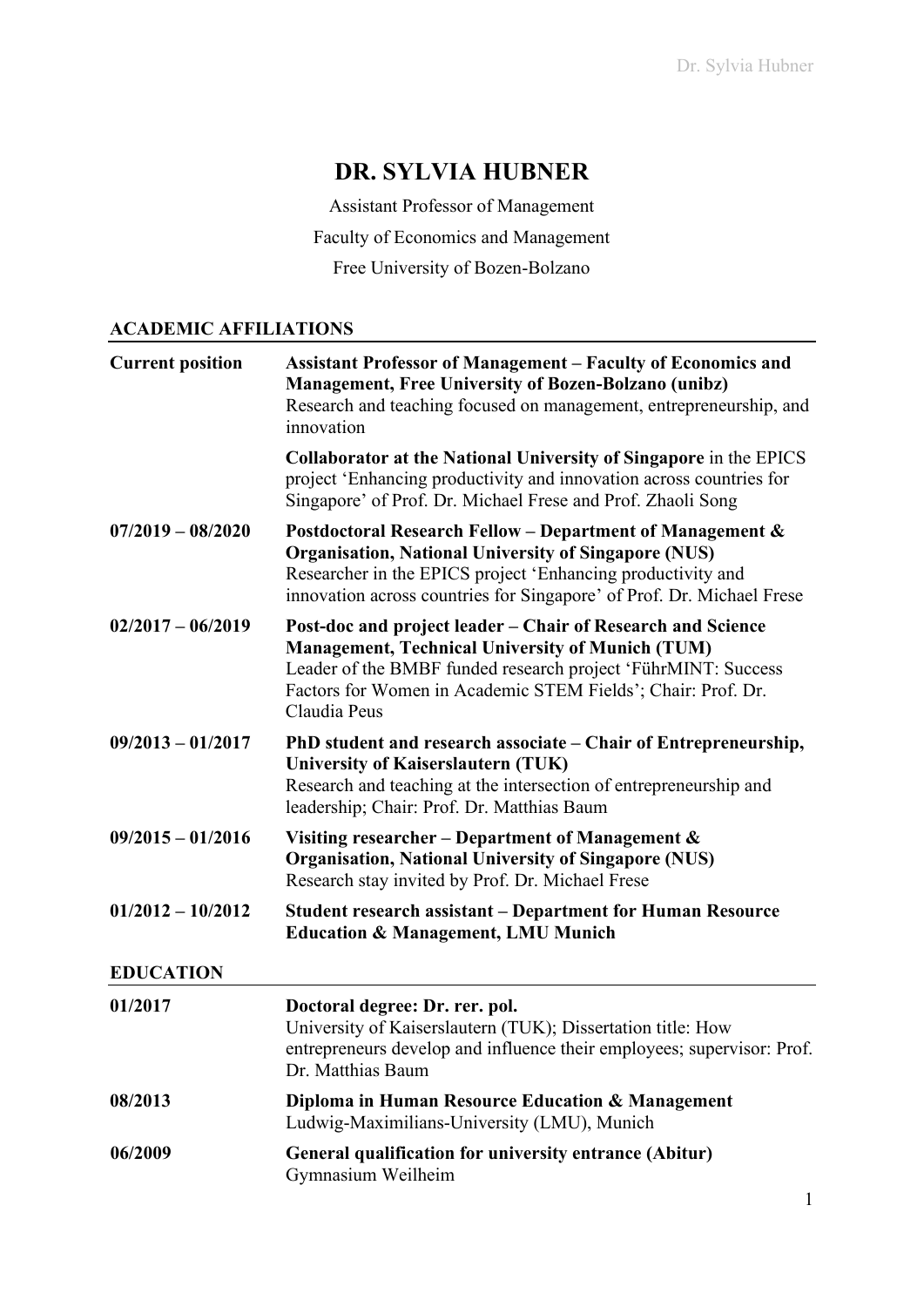# **AWARDS AND ACQUISITION OF FUNDS**

|                                  | AWARDS AND ACQUISITION OF FUNDS                                                                                                                                                                                                                                                                                                                                                                                                                       |
|----------------------------------|-------------------------------------------------------------------------------------------------------------------------------------------------------------------------------------------------------------------------------------------------------------------------------------------------------------------------------------------------------------------------------------------------------------------------------------------------------|
| 2020                             | <b>Free University of Bozen-Bolzano</b><br>Funding for the CULTEAM project (as PI): How national culture<br>determines team dynamis in entrepreneurial teams                                                                                                                                                                                                                                                                                          |
| 2020                             | <b>Free University of Bozen-Bolzano</b><br>Funding for the IMPEV project (as co-PI): Implementing marketing<br>practices in entrepreneurial ventures: group dynamics and human<br>capital diversity                                                                                                                                                                                                                                                   |
| 2018                             | Haaß-Promotionspreis<br>Dissertation award of the Department of Business Studies and<br>Economics at the University of Kaiserslautern                                                                                                                                                                                                                                                                                                                 |
| 07/2018                          | <b>TUM School of Management Resources</b><br>Funding for buying a humanoid robot for scientific studies on<br>humans' perceptions of robots                                                                                                                                                                                                                                                                                                           |
| 10/2016                          | <b>FGF Best Entrepreneurship Research Newcomer Award</b><br>Award for a paper submitted for the 'G-Forum'                                                                                                                                                                                                                                                                                                                                             |
| 03/2015                          | Haaß-Stipendium<br>Scholarship for a research stay at NUS                                                                                                                                                                                                                                                                                                                                                                                             |
| 04/2014                          | Deutscher Akademischer Auslandsdienst (DAAD)<br>Scholarship for a presentation at the Annual Meeting of the Academy<br>of Management, Entrepreneurship Division                                                                                                                                                                                                                                                                                       |
| 10/2012                          | Member of the TOP-BWL program<br>Listed on Dean's list at LMU                                                                                                                                                                                                                                                                                                                                                                                         |
|                                  | <b>MANAGEMENT OF THIRD-PARTY FUNDED PROJECTS</b>                                                                                                                                                                                                                                                                                                                                                                                                      |
| $07/2019 - 08/2020$              | <b>EPICS: Enhancing productivity and innovation across countries</b><br>for Singapore<br>Management of research activities in five countries (China, India,<br>Indonesia, Japan, and Singapore), supervision of doctoral students and<br>student assistants; funded by the Ministry of Education in Singapore                                                                                                                                         |
| $02/2017 - 06/2019$              | FührMINT: Erfolgsfaktoren für Gewinnung und Aufstieg von<br>Frauen in MINT-Führungspositionen in der Wissenschaft<br>[Success factors of recruiting and promoting women in STEM<br>leadership positions in academia]<br>Project leader of a 3-year research project; project management,<br>supervision of PhD students and student assistants, conference<br>organization; funded by the German Federal Ministry of Education<br>and Research (BMBF) |
| <b>SERVICE TO THE UNIVERSITY</b> |                                                                                                                                                                                                                                                                                                                                                                                                                                                       |
| <b>Since 11/2021</b>             | Bilateral Agreements Coordinator at the Free University of Bozen-<br>Bolzano                                                                                                                                                                                                                                                                                                                                                                          |

**10/2014 – 01/2017** Equal opportunities commissioner of the Department of Business Studies and Economics at the University of Kaiserslautern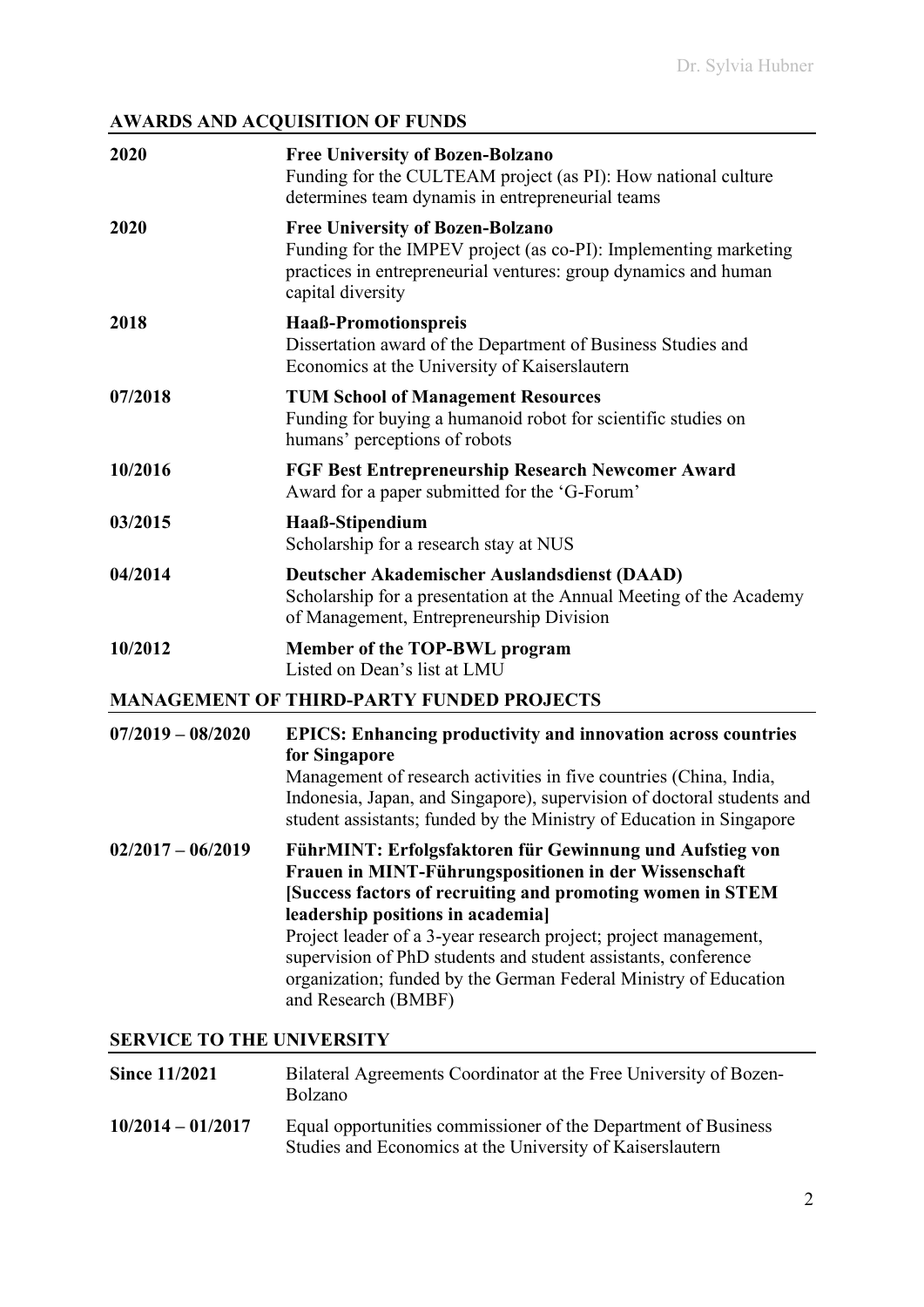# **EDITORIAL AND REVIEWER ACTIVITY**

| <b>Editorial Board</b><br><b>Member</b> | Management Review Quarterly (since 03/2022)                                                                                                                                                                                                                                         |
|-----------------------------------------|-------------------------------------------------------------------------------------------------------------------------------------------------------------------------------------------------------------------------------------------------------------------------------------|
| <b>Guest Editor</b>                     | Journal of Comparative International Management (JCIM) special<br>issue: International entrepreneurs and SMEs: new challenges and<br>opportunities (2022)                                                                                                                           |
|                                         | Hochschulmanagement [university management journal] special issue:<br>Success factors in academic careers (2018)                                                                                                                                                                    |
| <b>Ad-hoc Reviewer</b>                  | Entrepreneurship Theory and Practice, Journal of Business Venturing,<br>Journal of Business Ethics, Journal of World Business, Journal of Small<br>Business Management, Management Review Quarterly, Organizational<br><b>Psychology Review</b>                                     |
|                                         | <b>Conference Reviewer</b> Annual Meeting of the Academy of Management (Organizational<br>Behavior Division and Entrepreneurship Division), G-Forum,<br>Conference of the Commission Personnel Management [Kommission]<br>Personal des VHB], ICOBAR Conference at BINUS University, |

### **PROMOTING ENTREPRENEURSHIP AND RESEARCH TRANSFER**

Jakarta, Indonesia

| Taught courses/<br>workshops                       | Business planning, business model evaluation, entrepreneurial<br>leadership, team formation, communication and conflict management                                                                                                                                                                                                                                                                                                                    |
|----------------------------------------------------|-------------------------------------------------------------------------------------------------------------------------------------------------------------------------------------------------------------------------------------------------------------------------------------------------------------------------------------------------------------------------------------------------------------------------------------------------------|
| <b>Start-up coaching</b>                           | Coachings for start-ups in the unibz pre-incubation program                                                                                                                                                                                                                                                                                                                                                                                           |
| Organized<br>conferences                           | 4-day research conference for PhD students and post-docs; full-day<br>practice-oriented conference (as part of the FührMINT project)                                                                                                                                                                                                                                                                                                                  |
| <b>Collaborations</b>                              | Long-term data collections in startups; workshops to help startups<br>learn from research findings                                                                                                                                                                                                                                                                                                                                                    |
| <b>Practitioner tools</b>                          | Transfer videos, recommendations for action, gender decoder                                                                                                                                                                                                                                                                                                                                                                                           |
| Invited &<br>practice-oriented<br>talks/interviews | <i>Robot Leadership.</i> Future of Leadership Initiative Munich (2019)<br>Would you work for a robot? University of St. Gallen (2019)<br>Unternehmerisches Denken und Handeln. 'Kompetenzzentrum<br>Industrie 4.0' in Marktoberdorf (2017)<br>Erfolgsfaktor Grit. Interview for an article of Andrea Bittelmeyer in<br>the 'ManagerSeminare' (2017)<br>Higher Education Personnel Management. Danube Conference for<br>Higher Education in Ulm (2017) |

## **RESEARCH AND TEACHING RELATED QUALIFICATIONS**

| 06/2020 | Workshop on human-centred design for social entrepreneurship |
|---------|--------------------------------------------------------------|
|         | (Acumen Academy und ideo.org)                                |
| 04/2020 | Workshop on teaching online (NUS)                            |
| 07/2018 | Workshop for accquiring research funding from the EU (TUM)   |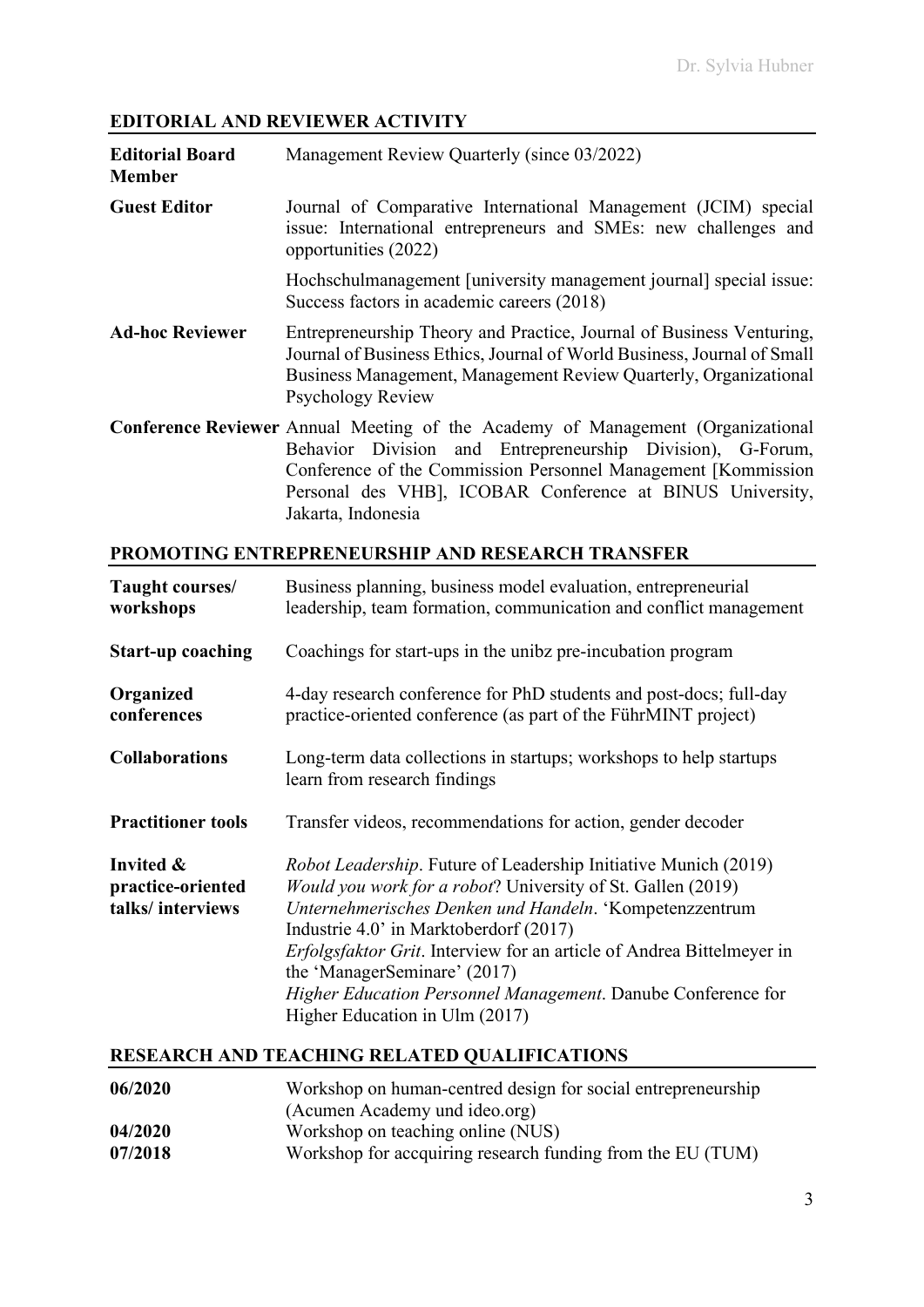| 09/2016 | International research workshop - methods for PhD (Akademie)<br>Sankelmark; University of Southern Denmark): Data analysis with R,<br>qualitative comparative analysis (QCA), academic English writing |
|---------|--------------------------------------------------------------------------------------------------------------------------------------------------------------------------------------------------------|
| 04/2015 | Workshop on qualitative research methods $(VHB - FU$ Berlin)                                                                                                                                           |
| 03/2015 | Workshop on diversity and gender sensitivity for teaching (TUK)                                                                                                                                        |
| 11/2014 | Workshop on structural equation modeling (TUK)                                                                                                                                                         |
| 07/2014 | Workshop on innovative teaching in higher education (TUK)                                                                                                                                              |
| 06/2011 | Instructor qualification in outdoor education (Outward Bound Canada)                                                                                                                                   |

**TEACHING** 

| $2020/21 - 2021/22$ | <b>Innovation Management and Startup</b><br>Bachelor course for Design & Arts students at unibz; 30 hours                                                                               |
|---------------------|-----------------------------------------------------------------------------------------------------------------------------------------------------------------------------------------|
| 2021/22             | <b>Innovation Management and Entrepreneurship</b><br>Bachelor course for Management students at unibz; 45 hours                                                                         |
| 2022                | <b>Entrepreneurial Thinking</b><br>Certified course for professors, scientists, and research managers at<br>TUM (with Dr. Biljana Rudic; in English)                                    |
| 2022                | <b>Train-the-Trainer: HRM in Startups</b><br>Course for entrepreneurship coaches at TUM (with Dr. Biljana Rudic;<br>in English)                                                         |
| 2020/21             | <b>Introduction to Management – Developing Business Models</b><br>Bachelor course for Management students at unibz; 32 hours                                                            |
| 2019                | Leadership in Academia<br>Certified course for professors at TUM (with Dr. Kristin Knipfer)                                                                                             |
| 2019                | <b>Communication &amp; Conflict Management</b><br>Young Professional Program Master in Management & Innovation at<br>the TUM Executive Education Center (in English)                    |
| 2018                | <b>Team Formation</b><br><b>EMBA Innovation and Business Creation at the TUM Executive</b><br>Education Center (with Thomas Münch; in English)                                          |
| 2018                | <b>Entrepreneurial Leadership</b><br>Customized Program at the TUM Executive Education Center                                                                                           |
| 2018                | The Big Bang Theory Syndrome: How Stereotypes Influence Our<br><b>Careers</b><br>Soft-skills course for Physics students at TUM; 3 ECTS (with Prof.<br>Dr. Elena Hassinger; in English) |
| 2017/18             | <b>Entrepreneurial Leadership</b><br>Master seminar at TUM; 6 ECTS (with Prof. Dr. Claudia Peus)                                                                                        |
| 2017                | <b>How Do Humans Function?</b><br>Bachelor seminar at TUM; 6 ECTS (with Prof. Dr. Claudia Peus)                                                                                         |
| 2017                | Leadership in Academia<br>Certified course for professors at TUM (with Prof. Dr. Claudia Peus)                                                                                          |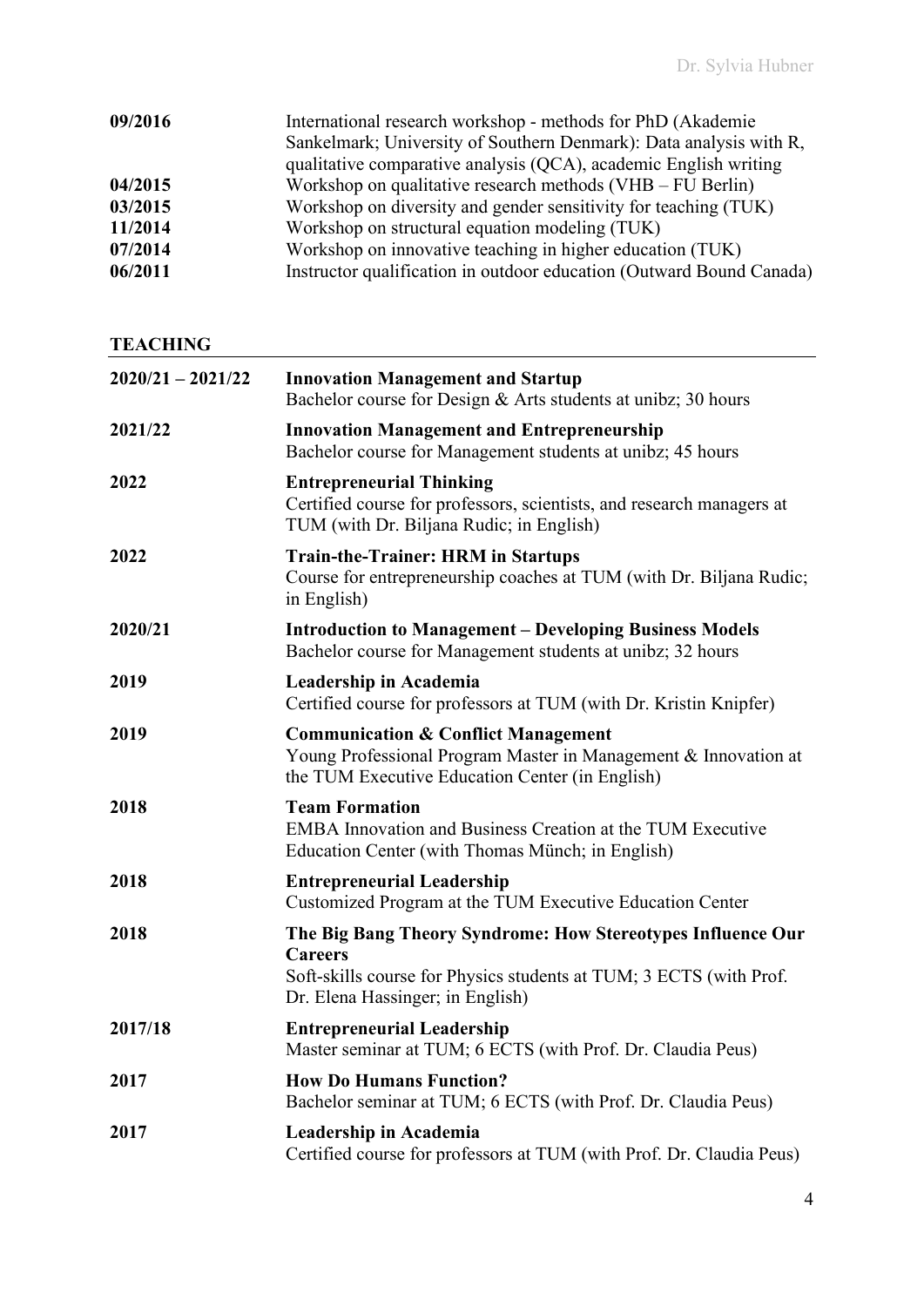| $2013/14 - 2016/17$ | <b>Business Planning</b><br>Master seminar at TUK; 6 ECTS (with Prof. Dr. Matthias Baum)                                  |
|---------------------|---------------------------------------------------------------------------------------------------------------------------|
| 2014/15             | <b>Train-the-Trainer: Entrepreneurial Leadership</b><br>Certified course for master students at TUK                       |
| 2014                | <b>Train-the-Trainer: Communication &amp; Conversation</b><br>Certified course for master students at TUK (team teaching) |
| 2012/13             | <b>Start with Business Planning: Key Qualifications</b><br>Course for bachelor students at LMU; 6 ECTS (tutor)            |
| 2012                | <b>Career Orientation and Scientific Skills</b><br>Course for bachelor students at LMU; 3 ECTS (tutor)                    |

#### **MEMBERSHIPS**

Academy of Management (Entrepreneurship and OB division) Deutscher Hochschulverband FGF Förderkreis Gründungs-Forschung e.V. Deutsche Gesellschaft für Psychologie LMU Management Alumni

### **LIST OF PUBLICATIONS** (March 2022)

#### **Publications in peer-reviewed journals**

- 1. Rehbock, S., Hubner, S., Knipfer, K., & Peus, C. (accepted). What kind of leader am I? An exploration of professionals' leader identity construal. *Applied Psychology: An International Review*.
- 2. Hubner, S., Frese, M., Song Z., Tripathi, N., Kaschner, T., & Kong, X. L. (2022). An Asia-centric approach to team innovation: Cultural differences in exploration and exploitation behavior. *Journal of Business Research*, 138, 408-421. *Project featured in ThinkChina (July 2020): "'Kiasu' Singapore, 'yao mianzi' China, and 'leela' India: How does culture influence innovation?"*
- 3. Hubner, S., Most, F., Wirtz, J., & Auer, C. (2021). Narratives in entrepreneurial ecosystems: Drivers of effectuation versus causation. *Small Business Economics.*
- 4. Dutz, R., Hubner, S., & Peus, C. (2021). When agency 'fits' regardless of gender: Perceptions of applicant fit when job and organization signal male stereotypes. *Personnel Psychology*.
- 5. Hubner\*, S., Rudic\*, B., & Baum, M. (2021). How entrepreneurs' leadership behavior and demographics shape applicant attraction to new ventures: The role of stereotypes. *International Journal of Human Resource Management.* [\*equal contribution]
- 6. Rudic\*, B., Hubner\*, S., & Baum, M., (2021). Hustlers, hipsters and hackers: Potential employees' stereotypes of entrepreneurial leaders. *Journal of Business Venturing Insights, 15, e00220.* [\*equal contribution]

*Project picked up in the SWZ, South Tyrol's economics newspaper (February 2021): 'Start-upper-Stereotypen'*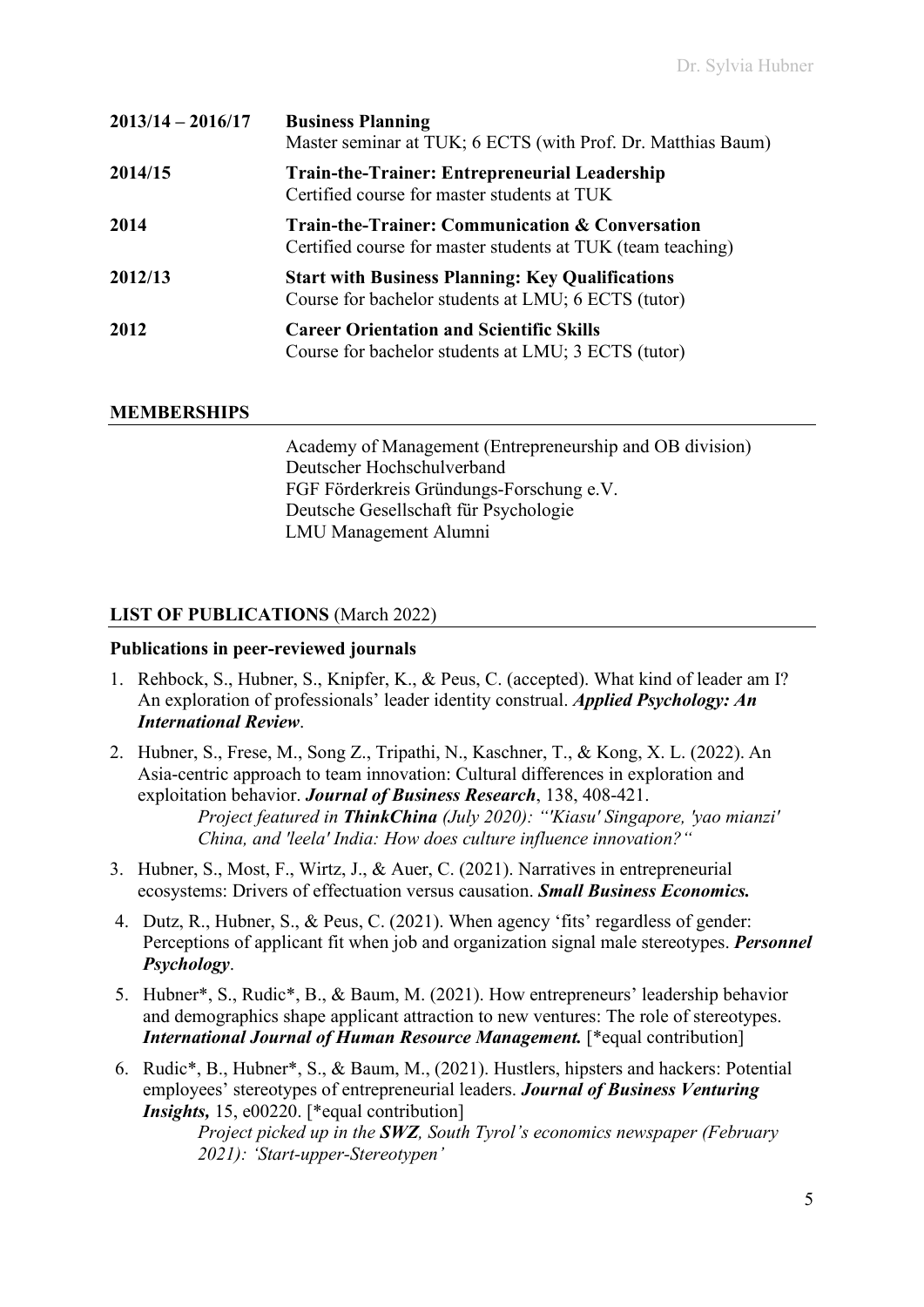- 7. Hubner, S., Baum, M., & Frese, M. (2020). Contagion of entrepreneurial passion: Effects on employee outcomes. *Entrepreneurship Theory and Practice*, [44\(6\),](https://doi.org/10.1177/1042258719883995) 1112-1140. *Project picked up in Forbes by Marc Travers (November 2019): 'How Important is Entrepreneurial Passion to a Startup's Success? New Research Explores'*
- 8. Gales, A. & Hubner, S. (2020). Perceptions of the self versus one's own social group: (Mis)conceptions of older women's interest in and competence with technology. *Frontiers in Psychology*, 11, 848.
- 9. Hubner, S. (2020). When entrepreneurs become leaders: How entrepreneurs deal with people management. *International Journal of Entrepreneurial Venturing*, 12(2), 61- 182.
- 10. Hubner, S. & Baum, M. (2018a). Entrepreneurs' human resources development. *Human Resource Development Quarterly*, 29(4), 357-381.
- 11. Hubner, S. & Baum, M. (2018b). Effectuation, entrepreneurs' leadership behavior, and employee outcomes: A conceptual model. *International Journal of Entrepreneurial Venturing*, 10(4), 383-411.
- 12. Dutz, R., Hubner, S., & Peus, C. (2018). Der Einfluss der Darstellung unterschiedlicher Organisationskulturen in Stellenausschreibungen für MINT-Professuren. *Hochschulmanagement*, 03/2018, 74-80. [Effects of organizational culture statements in job ads for STEM-professorships.]

#### **Dissertation**

• Hubner, S. (2017). How Entrepreneurs Develop and Influence Their Employees. Dissertation at the Department of Business Studies and Economics at the University of Kaiserslautern.

#### **Invited and practice-oriented publications**

- 1. Hubner, S. (2021) Von kreativem Chaos zu Professionalität: Entstehung von Unternehmenskultur in Start-ups, *kibun blog*. [From creative chaos to professionality: The development of organizational culture in startups.]
- 2. Hubner, S., Benz, T., & Peus, C. (2019). Würden Sie für einen Roboter arbeiten? Chancen und Herausforderungen beim Einsatz von Robotern in Führungsrollen. *PERSONALquarterly*, 03/2019. [Would you work for a robot? Opportunities and challenges of robots in leadership roles.]
- 3. Peus, C., Hubner, S., Dutz, R., & Rehbock S. (Hrsg.) (2018). Erfolgsfaktoren für wissenschaftliche Karrieren (Editorial zum Themenschwerpunktheft). *Hochschulmanagement*, 03/2018. [Success factors of scientific careers.]
- 4. Rehbock, S. & Hubner, S. (2018). Stereotype als Karrierekiller? *news - Gender | Politik | Universität*, 01/2018. [Stereotypes as carreer killers?]
- 5. Hubner, S. & Peus, C. (2017). Das Führungspotenzial von MINT-Wissenschaftler/innen erkennen und fördern. *Personal in Hochschule und Wissenschaft entwickeln*, 11/2017. [Identifying the potential in junior scientists.]

#### **Contributions to conferences**

1. Hubner, S. (2022). When new ventures grow up: Organizational change in growing new ventures. 82nd Annual Meeting of the Academy of Management (AOM) in Seattle, Washington, USA.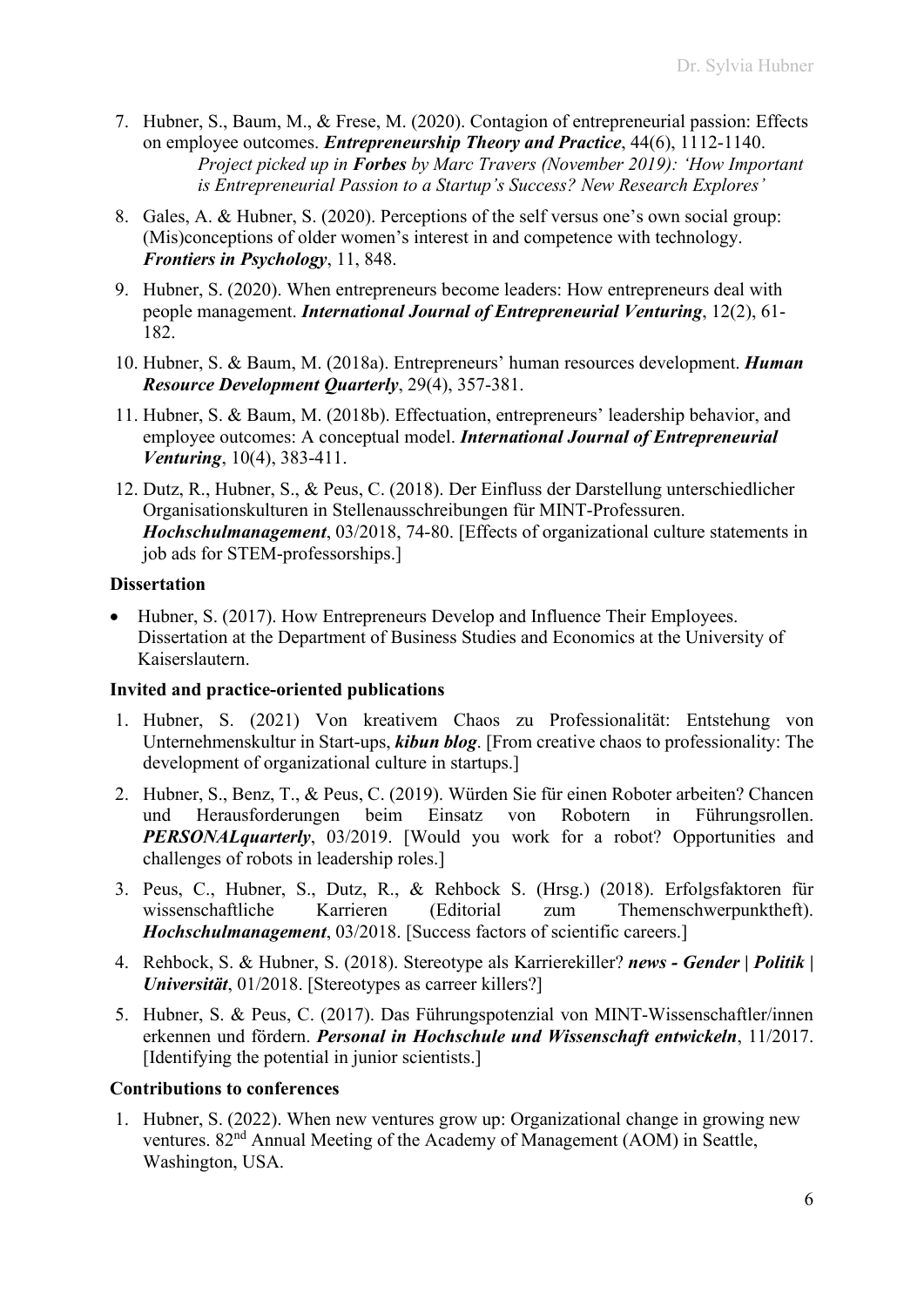- 2. Hubner, S., Deng, W., Frese, M., & Song, Z. (2022). National culture and innovation an Asia-centric review and research agenda. In the symposium of Ng, J., and Song, Z.: Advancing an Asia-centric perspective of innovation. 82<sup>nd</sup> Annual Meeting of the Academy of Management (AOM) in Seattle, Washington, USA.
- 3. Hubner, S., Darouei, M., Rudic, B., & Baum, M., (2022). Minority entrepreneurs: Effects of entrepreneurs' ethnicity, gender, and job role in recruitment. European Academy of Management (EURAM) Conference in Winterthur, Switzerland.
- 4. Cubillos Pinilla, L. Y., Hubner, S., & Emmerling, F. (2021). I make my own rules! A multi-method analysis of individual antecedents of entrepreneurial intention. 81<sup>st</sup> Annual Meeting of the Academy of Management (AOM).
- 5. Ng, J. W. X., Hubner, S., Teow , J., Song, Y., Wang, Y., Kaur, A., Frese, M., Song, Z., Lee, L., Moriguchi, T., Rahate, P., & Surantha, N. (2021). Development of cultural inventory on Asian countries and exploratory approach to predict innovation. 81<sup>st</sup> Annual Meeting of the Academy of Management (AOM).
- 6. Hubner, S. & Rehbock, S. (2021). When start-ups grow up: The struggles of formalization. 41st Babson College Entrepreneurship Research Conference (BCERC).
- 7. Hubner, S., Tripathi, N., Kong, X. L., & Kaschner, T. (2020). Team innovation in China, India, and Singapore: Culture differences affecting exploration  $\&$  exploitation.  $80<sup>th</sup>$ Annual Meeting of the Academy of Management (AOM).
- 8. Hubner, S., Most, F., Wirtz, J., & Auer, C. (2020). Effectuation across ecosystems: How ecosystem differences influence entrepreneurial actions.  $80<sup>th</sup>$  Annual Meeting of the Academy of Management (AOM).
- 9. Cichor, J. E., Hubner, S., Peus, C. & Emmerling, F. (2020). I, robot or leader? Investigating transformational and transactional behavior in robot leaders. 80th Annual Meeting of the Academy of Management (AOM).
- 10. Hubner\*, S., Tripathi\*, N., Frese, M., Song Z., Kong, X. L., & Kaschner, T. (2021). Culture differences across China, India, and Singapore and how they affect exploration, exploitation, and innovation. The International Association for Chinese Management Research (IACMR) Conference in Xi'an, China. [\*equal contribution]
- 11. Hubner, S., Tripathi, N., Frese, M., Song Z., & Kong, X. L. (2020). How culture affects exploration and exploitation in China, India, and Singapore. 6<sup>th</sup> Indian Academy of Management Conference (INDAM) in Tiruchirappalli, India.
- 12. Cichor, J. E., Hubner, S., Benz, T., & Peus, C. (2019). Warum der Umgang mit Robotern in Führungsrollen die Reflektion falscher Annahmen, Utopien, Angstvorstellungen und ethischer Fragen erfordert. 11. Tagung der Fachgruppe Arbeits-, Organisations- und Wirtschaftspsychologie der Deutschen Gesellschaft für Psychologie (DGPs) in Braunschweig, Germany. [Ethical questions of robot leadership]
- 13. Hubner, S. (2019). What Predicts Effectuation Preferences Individual or Situational Factors? 79<sup>th</sup> Annual Meeting of the Academy of Management (AOM) in Boston, Massachusetts, USA.
- 14. Dutz, R., Hubner, S., & Peus, C. (2019). In Search of Agency? Perceptions of Applicant Fit in Male-Dominated High-Status Contexts. 79<sup>th</sup> Annual Meeting of the Academy of Management (AOM) in Boston, Massachusetts, USA.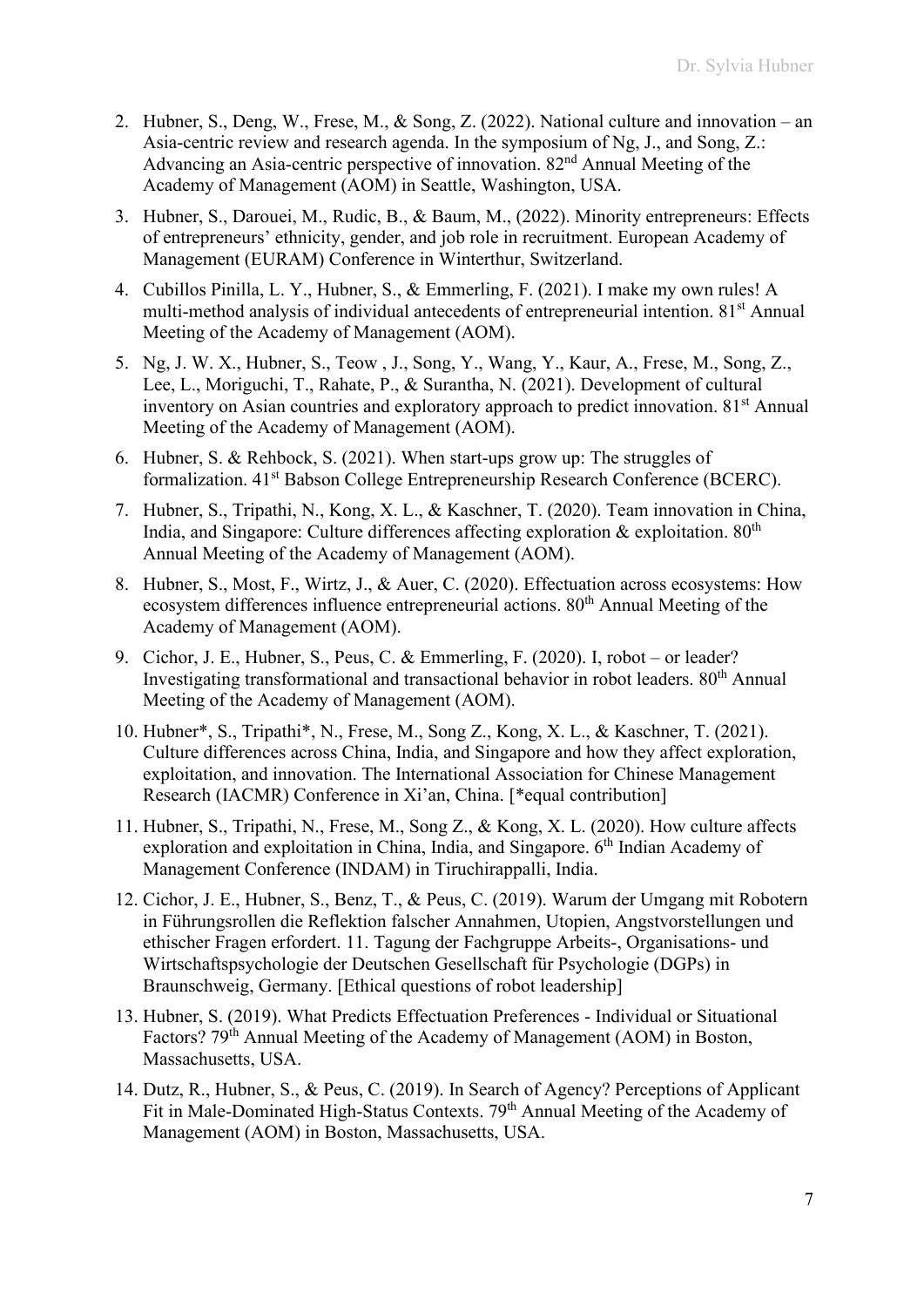- 15. Rehbock, S., Knipfer, K., Hubner, S., & Peus, C. (2019). The Role of Power in Leader Identity Construal. 4th Interdisciplinary Perspectives on Leadership Symposium in Corfu, Greece.
- 16. Hubner, S., Benz, T., & Peus, C. (2018). Would you Work for a Robot? Examining Perceptions of a Robot Showing Different Leadership Styles.  $51<sup>st</sup> Congress$  of the DGPs (Deutsche Gesellschaft für Psychologie) in Frankfurt, Germany. *Project featured on wissensdialoge.de by Kristin Knipfer (July 2019): 'Würden Sie für einen Roboter arbeiten?'*
- 17. Hubner, S. & Benz, T. (2018). Can Robots Assist Leadership Training? 51<sup>st</sup> Congress of the DGPs (Deutsche Gesellschaft für Psychologie) in Frankfurt, Germany.
- 18. Hubner\*, S., Rudic\*, B., & Baum, M. (2018). Does Entrepreneurial Leadership always Enhance Applicant Attraction to New Ventures? 22. Interdisziplinäre Jahreskonferenz zur Gründungsforschung (G-Forum) in Stuttgart, Germany. [\*equal contribution]
- 19. Dutz, R., Hubner, S., & Peus, C. (2018). Context is Key: Fit Perceptions of Female Scholars in STEM. 78<sup>th</sup> Annual Meeting of the Academy of Management (AOM) in Chicago, Illinois, USA.
- 20. Rudic, B., Hubner, S., & Baum, M. (2018). The Influence of Entrepreneurial Leadership on Applicant Attraction in New Ventures. 78th Annual Meeting of the Academy of Management (AOM) in Chicago, Illinois, USA.
- 21. Rehbock, S., Knipfer, K., Hubner, S., & Peus, C. (2018). Born Researcher or Political Influencer? Professorial Identity in Higher Education. 78th Annual Meeting of the Academy of Management (AOM) in Chicago, Illinois, USA.
- 22. Hubner, S. & Peus, C. (2017). What Influences Professors' Leadership? Conference of the Commission Personnel Management (Kommission Personal) of the German Academic Association for Business Research (VHB) in Paderborn, Germany.
- 23. Hubner, S. & Peus, C. (2017). Frauen in Führungspositionen in männerdominierten Kontexten. Arbeitsgruppe bei der 10. Tagung der Fachgruppe Arbeits-, Organisationsund Wirtschaftspsychologie der Deutschen Gesellschaft für Psychologie (DGPs) in Dresden, Germany.
- 24. Hubner, S. & Baum, M. (2017). Geschlechterspezifische Unterschiede in Präferenzen für unternehmerische Strategien. 10. Tagung der Fachgruppe Arbeits-, Organisations- und Wirtschaftspsychologie der Deutschen Gesellschaft für Psychologie (DGPs) in Dresden, Germany.
- 25. Hubner, S. & Baum, M. (2017). Contagion of Entrepreneurial Passion and Its Effects on Employees' Affective Commitment and Work Performance.  $77<sup>th</sup>$  Annual Meeting of the Academy of Management (AOM) in Atlanta, Georgia, USA.
- 26. Hubner, S. (2017). Effectuation and Employees' Intrinsic Motivation The Contingent Role of Environmental Dynamism. 77<sup>th</sup> Annual Meeting of the Academy of Management (AOM) in Atlanta, Georgia, USA.
- 27. Hubner, S., Baum, M., & Frese, M. (2016). Contagion of Entrepreneurial Passion and Its Effects on Employees' Affective Commitment and Work Performance. 20. Interdisziplinäre Jahreskonferenz zur Gründungsforschung (G-Forum) in Leipzig, Germany. *FGF Best Entrepreneurship Research Newcomer Award 2016*.